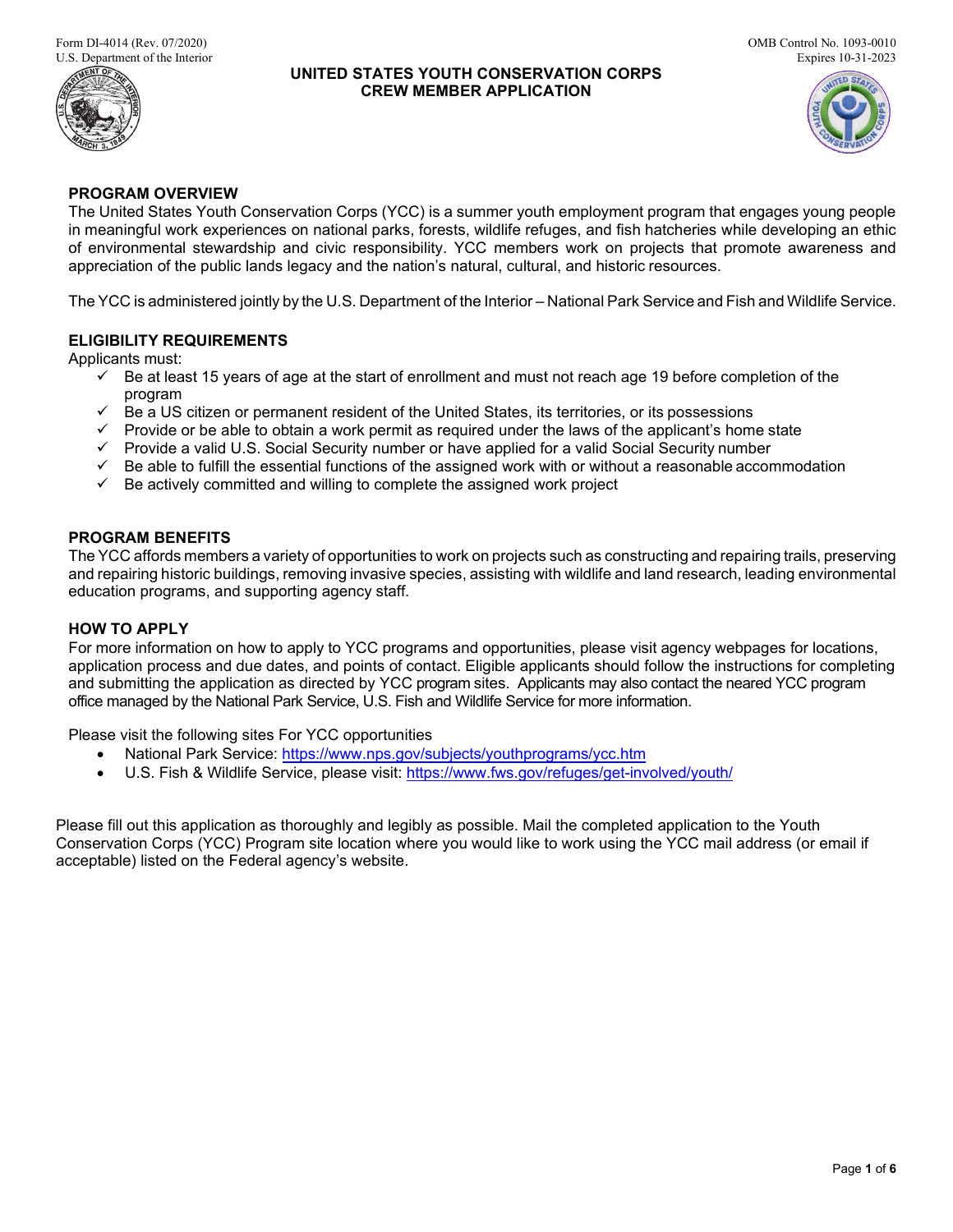Form DI-4014 (Rev. 07/2020) OMB Control No. 1093-0010<br>U.S. Department of the Interior Expires 10-31-2023 U.S. Department of the Interior



#### **UNITED STATES YOUTH CONSERVATION CORPS CREW MEMBER APPLICATION**



**This application must be filled out completely to determine the applicant's eligibility and availability. Incomplete applications will be rejected.** Complete applications include responses to all questions, parent/guardian contact information and certification signatures. An optional resume may also be submitted with the application but is not required.

| Name:                                                                                                                                                |                  |                              |                                                                                                                                                                                                                                |           |        |
|------------------------------------------------------------------------------------------------------------------------------------------------------|------------------|------------------------------|--------------------------------------------------------------------------------------------------------------------------------------------------------------------------------------------------------------------------------|-----------|--------|
| First:                                                                                                                                               | Middle           |                              | Last the contract of the contract of the contract of the contract of the contract of the contract of the contract of the contract of the contract of the contract of the contract of the contract of the contract of the contr |           | Suffix |
| Gender:                                                                                                                                              | ) Male           | ◯Female                      | () Prefer not to disclose                                                                                                                                                                                                      |           |        |
| Date of Birth:                                                                                                                                       | $mm/dd/yyyy$ / / |                              | Age______                                                                                                                                                                                                                      |           |        |
| <b>Tell Us About Yourself</b>                                                                                                                        |                  |                              |                                                                                                                                                                                                                                |           |        |
| Please answer the following questions regarding your background, contact and other information.                                                      |                  |                              |                                                                                                                                                                                                                                |           |        |
| <b>Contact Information</b>                                                                                                                           |                  |                              |                                                                                                                                                                                                                                |           |        |
| Address:                                                                                                                                             |                  |                              | City:                                                                                                                                                                                                                          | State     | Zip    |
|                                                                                                                                                      |                  | Phone 1:                     |                                                                                                                                                                                                                                | Phone 2:  |        |
| What is the best way and time to contact you?<br>If under 18, provide parent/guardian contact information:<br><b>Emergency Contact Information 1</b> |                  |                              | <b>Emergency Contact Information 2</b>                                                                                                                                                                                         |           |        |
| <b>First Name</b>                                                                                                                                    | Last Name        | <b>First Name</b>            |                                                                                                                                                                                                                                | Last Name |        |
| Relationship to<br>Applicant                                                                                                                         |                  | Relationship to<br>Applicant |                                                                                                                                                                                                                                |           |        |
| Phone 1                                                                                                                                              |                  |                              |                                                                                                                                                                                                                                |           |        |
|                                                                                                                                                      |                  | Phone 1                      |                                                                                                                                                                                                                                |           |        |
| Phone 2                                                                                                                                              |                  | Phone 2                      |                                                                                                                                                                                                                                |           |        |
| Email                                                                                                                                                |                  | Email                        |                                                                                                                                                                                                                                |           |        |
| How did you learn about the YCC program? (Select all that apply)<br>Website<br>School Counselor                                                      |                  | Poster                       | Past/Current YCC                                                                                                                                                                                                               |           |        |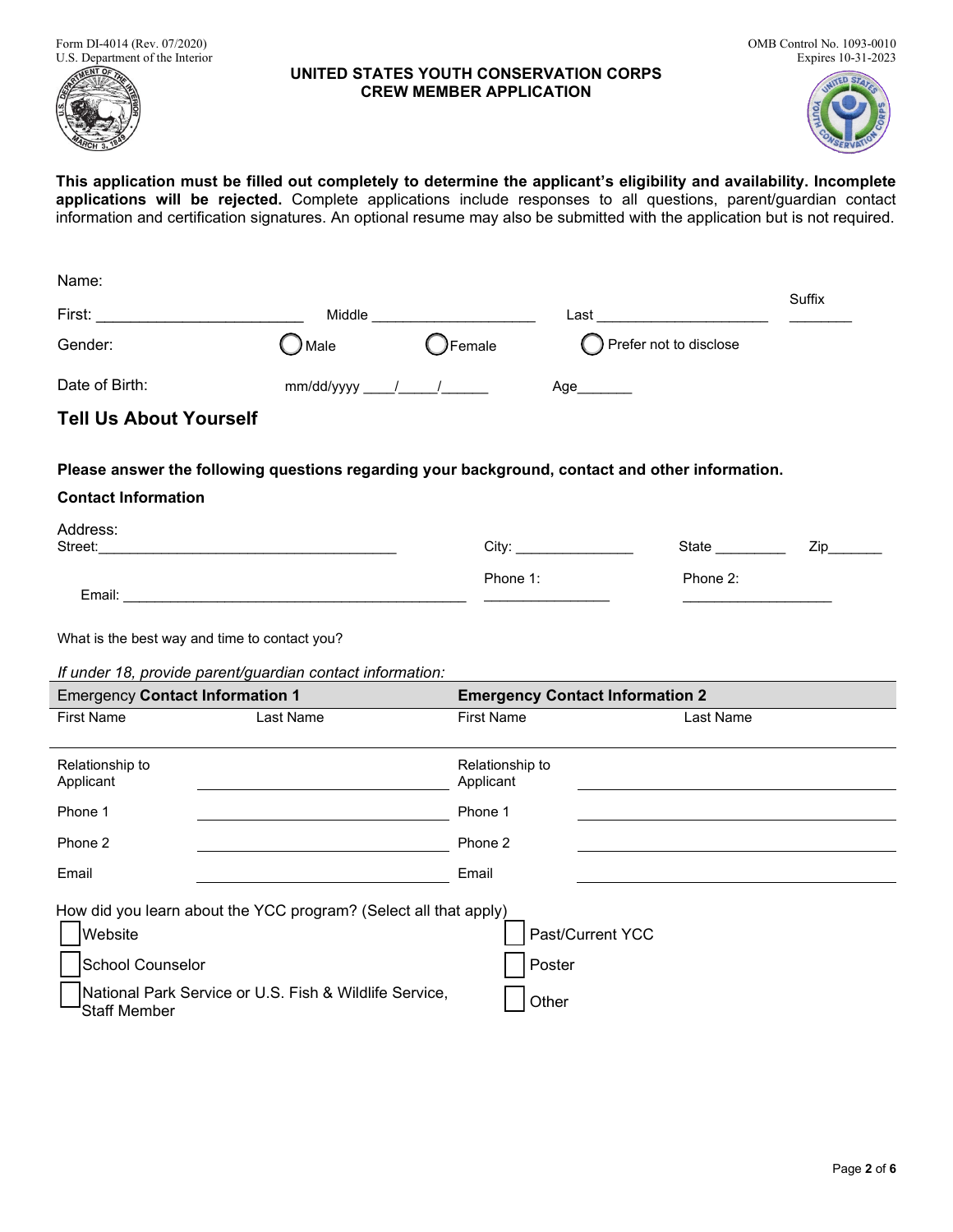### **OTHER INFORMATION**

- 1. Are you able to perform work that could be physically strenuous and in adverse weather conditions such as rain or heat? OYes ONo
- 2. Will you require accommodations to perform work that may be assigned to you?  $\bigcirc$  Yes  $\bigcirc$  No

If you answer yes to either question #1 and #2, tell us what types of work you are unable to perform and/or describe the types of accommodations you may need to work in the outdoors or otherwise.

# **Tell us why you want to join the YCC**.

You are encouraged to use the space below to complete the following essay question or attach a new page for your entire response.

**In 200 words or less, please explain why you want to serve as a YCC Crew Member.**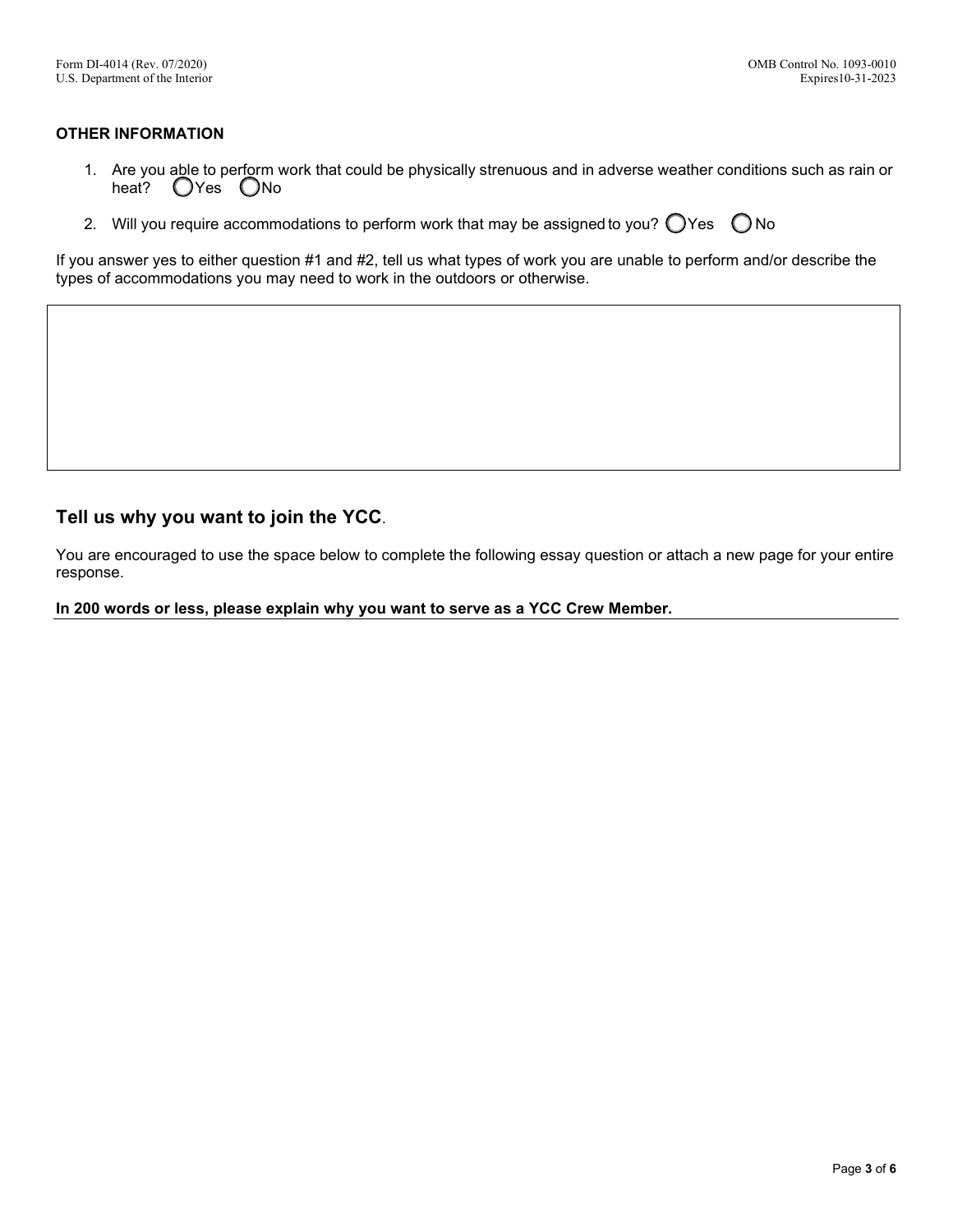### **V. CERTIFY YOUR APPLICATION**

I am familiar with the Youth Conservation Corps (YCC) Program and am interested in working to develop and maintain the natural and cultural resources of the United States.

I certify that I understand the work and environmental conditions that might exist while serving as a YCC member. I understand that I may be exposed to physical work, insects, poison oak and ivy, adverse weather, and outdoor working conditions up to eight hours a day during service.

I certify that I meet all YCC program eligibility requirements. I am a citizen or permanent resident of the United States or its territories or its possessions. I have or am applying for a valid U.S. Social Security number. I will be at least 15 years of age by the beginning of enrollment and will not reach age 19 before completion of the program. And finally, if selected, I will obtain a work permit, if required.

I certify that all information I have provided on this application is true and correct to the best of my knowledge.

I understand that incorrect statements constitute grounds for immediate dismissal. With my signature, I certify that I give my permission for this form to be reviewed by any YCC official.

Applicant Name **Applicant Signature** Applicant Signature Date **Date Date** 

#### **For applicants under the age of 18:**

By signing this document, I, the parent/legal guardian of the above applicant, acknowledge that I have discussed the YCC program with the applicant. I give permission for the applicant to apply for and participate in, the YCC program, if chosen.

Parent/Legal Guardian Name **Parent/Legal Guardian Signature** Parent/Legal Guardian Signature Date

#### **References**

Please list two references not related to you, with full name, address, phone number, and relationship

| <b>Reference 1</b>           |           | <b>Reference 2</b>           |           |
|------------------------------|-----------|------------------------------|-----------|
| <b>First Name</b>            | Last Name | <b>First Name</b>            | Last Name |
| Relationship to<br>Applicant |           | Relationship to<br>Applicant |           |
| Phone                        |           | Phone                        |           |
| <b>Reference 3</b>           |           | <b>Reference 4</b>           |           |
|                              |           |                              |           |
| <b>First Name</b>            | Last Name | <b>First Name</b>            | Last Name |
| Relationship to<br>Applicant |           | Relationship to<br>Applicant |           |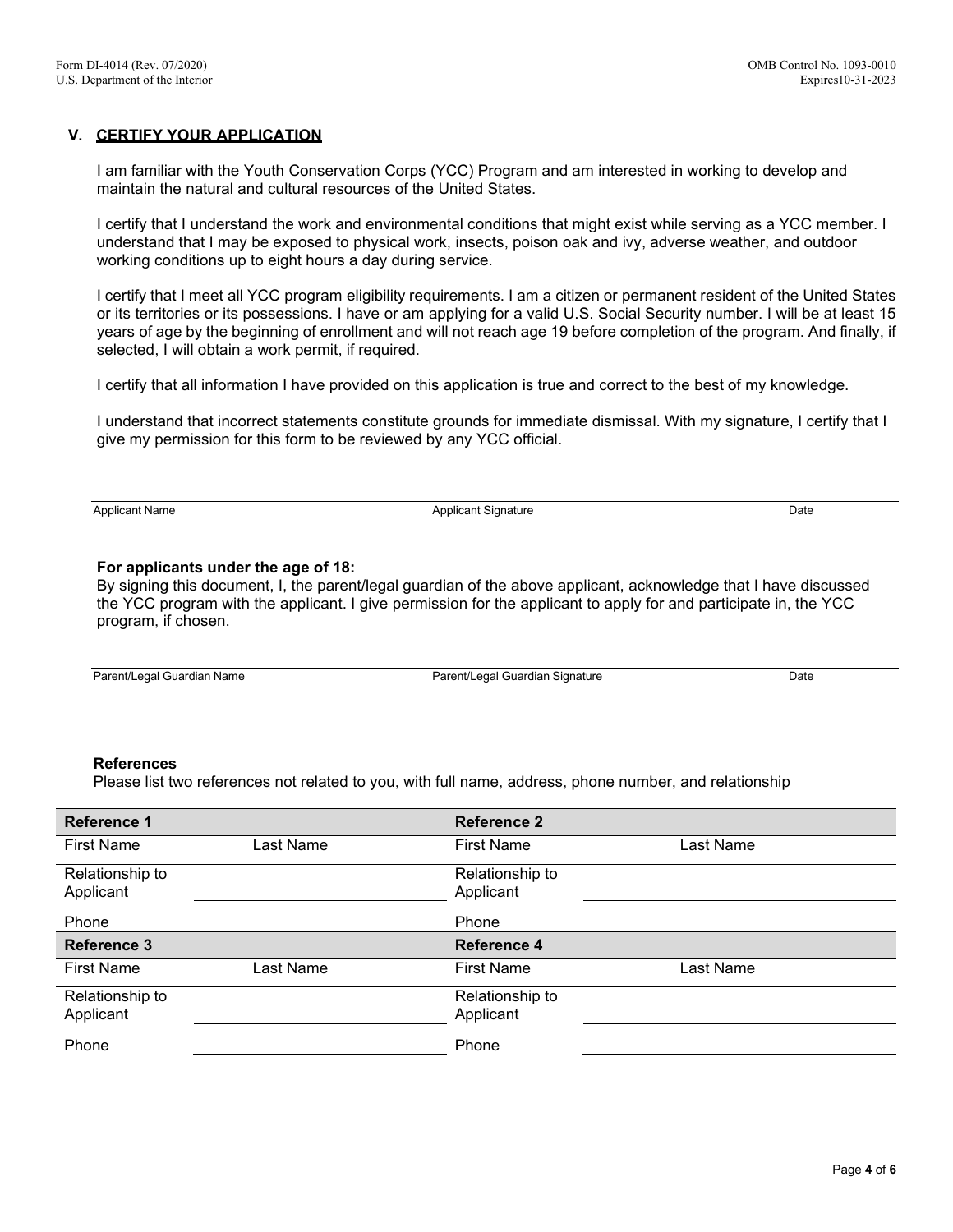### **NOTICES**

#### **PRIVACY ACT STATEMENT**

**Authority:** 16 USC 1701-1706, Chapter 37 – Youth Conservation Corps and Public Lands Corps, Subchapter I – Youth Conservation Corps (Youth Conservation Corps Act of 1970 (P.L. 91-378; 84 Stat. 794) as amended in 1972 (P.L. 92-597) and in 1974 (P.L. 93-408).

**Purpose:** The information is collected to evaluate the eligibility of youths aged 15-18 years of age for employment with the Youth Conservation Corps (YCC).

**Routine Uses:** The information collected on this form may be shared in accordance with the Privacy Act of 1974 and the routine uses listed in the DOI Office of the Secretary (OS) System of Records Notices INTERIOR/OS-25, YCC Enrollee Records, and INTERIOR/OS-29, YCC Recruitment Files available at [https://www.doi.gov/privacy/os-notices.](https://www.doi.gov/privacy/os-notices)

**Disclosure:** Furnishing this information is voluntary; however, failure to provide the requested information may disqualify acceptance into the YCC program.

#### **PAPERWORK REDUCTION ACT STATEMENT**

In accordance with the Paperwork Reduction Act (44 U.S.C. 3501), the U.S. Department of the Interior National Park Service and U.S. Fish and Wildlife Service, collects information necessary to assist the agencies in safeguarding the health, safety, and welfare of the enrollees of the YCC programs. Your response is voluntary, but failure to complete this form will result in exclusion from participation in the YCC Program. According to the Paperwork Reduction Act of 1995, an agency may not conduct or sponsor and a person is not required to respond to a collection of information unless it displays a currently valid OMB control number. OMB has approved this collection of information and assigned Control No. 1093-0010.

#### **ESTIMATED BURDEN STATEMENT**

We estimate public reporting for this collection of information to average 25 minutes, including time for reviewing instructions, gathering and maintaining data and completing and reviewing the form. Direct comments regarding the burden estimate or any other aspect of the form to the Departmental Information Clearance Officer, U.S. Department of the Interior, 1849 C Street, NW Washington, DC 20240, or via email a[t doi-pra@ios.doi.gov.](mailto:doi-pra@ios.doi.gov) Please do not send your completed form to this address.